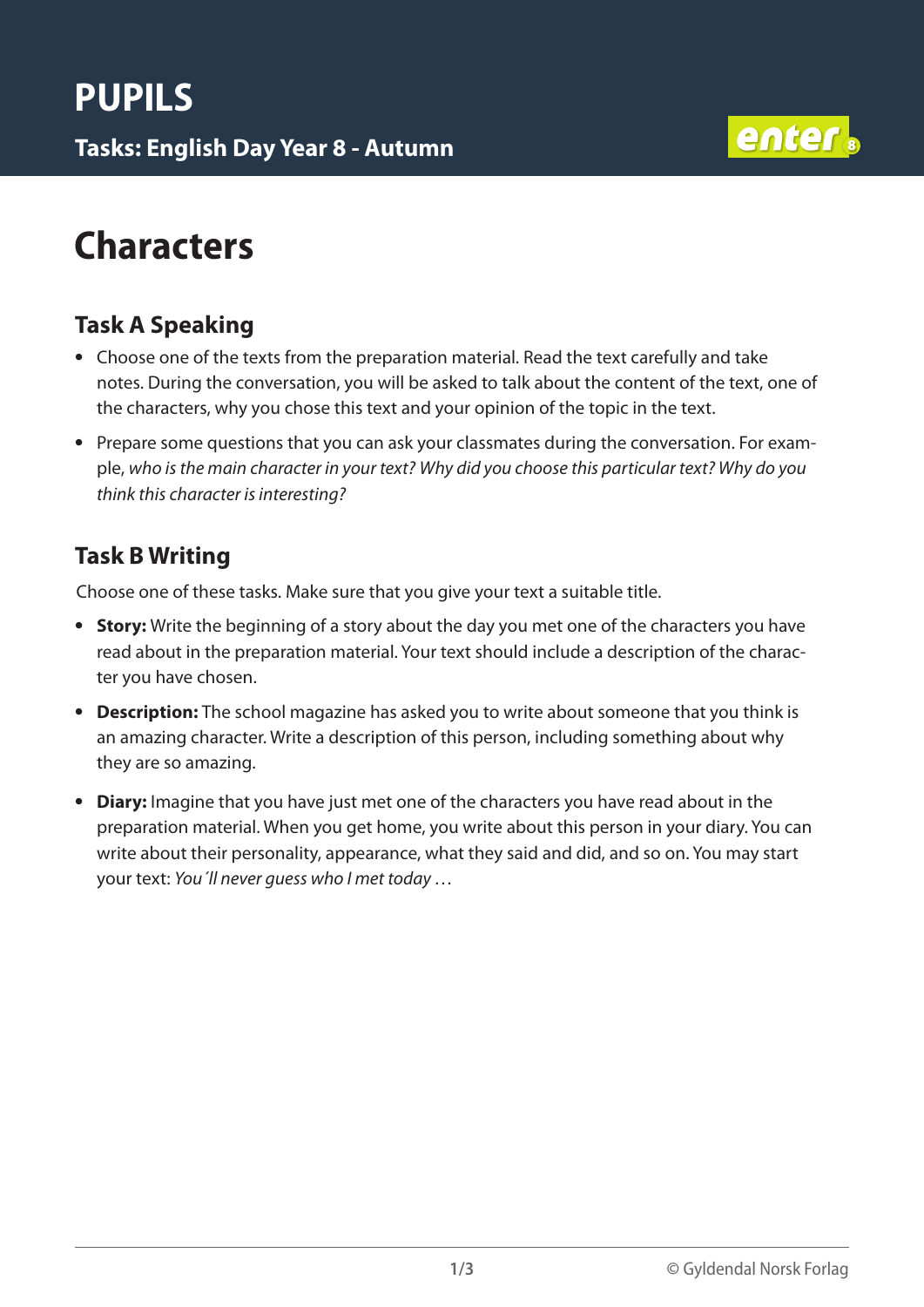

## **Plan Your Fictional Text**